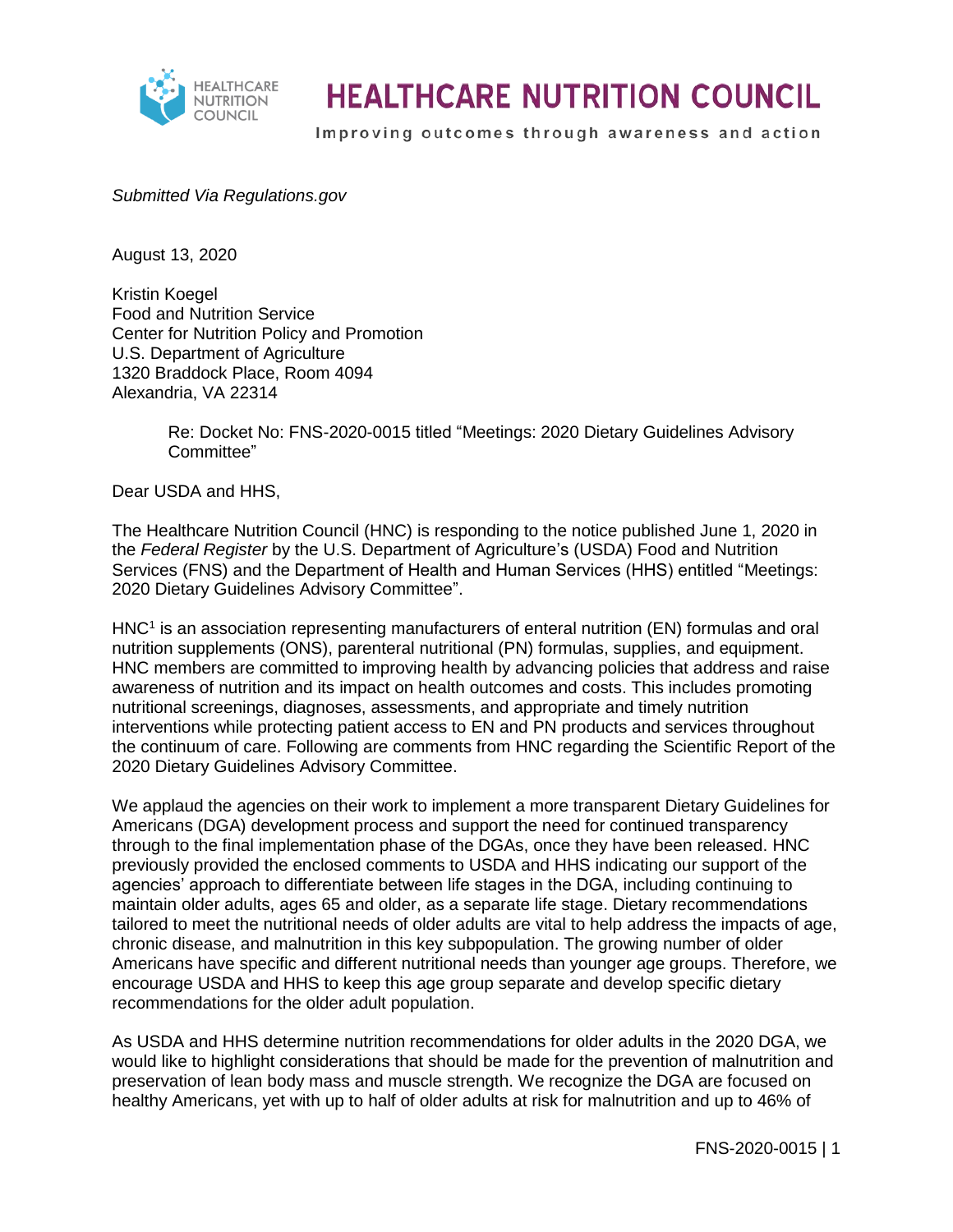

# **HEALTHCARE NUTRITION COUNCIL**

Improving outcomes through awareness and action

oldest adults not meeting current protein intake recommendations,<sup>2</sup> this is an important nutritionrelated public health concern, and one that should be addressed in the DGA.

We commend the DGAC for including sarcopenia in its topics and questions for systematic review. Sarcopenia is related to malnutrition, and while common among institutionalized older adults, it is also an emerging concern among the free-living population. The prevalence of sarcopenia in intensive care unit patients is documented at 56-71%.<sup>3</sup> Regardless of hospitalization, it is estimated that 5-13% of adults over age 60 years and approximately 50% of adults over 80 years have sarcopenia.<sup>4</sup> The Scientific Report did not assign a grade to determine a relationship between dietary patterns and sarcopenia in older adults, nor to determine the relationship between diets based on macronutrient distribution and sarcopenia. However, HNC believes there is evidence for higher protein intake to help reduce sarcopenia.

Adequate nutrition, and specifically adequate protein intake, can help attenuate the declines in muscle mass and function associated with sarcopenia. Importantly, current evidence indicates older adults may need higher protein intakes to support healthy musculoskeletal aging. Studies have shown that the postprandial increase in muscle protein synthesis is lower in older adults as compared to younger adults.<sup>5</sup> This reduced sensitivity to protein may be due to a variety of agerelated factors such as impaired protein digestion and amino acid absorption, increased splanchnic extraction, impaired muscle perfusion, or impaired anabolic signaling.<sup>6</sup> This blunted response has been termed age-related anabolic resistance, and evidence shows it can be overcome by increasing the amount of dietary protein consumed.<sup>7</sup> Furthermore, studies in community-dwelling U.S. older adults have found that higher protein intakes (1.0 g/kg body weight/day or higher) are associated with reduced risk of mobility limitations and functional decline and are protective against loss of grip strength over time. $8,9,10$  Based on the evidence, multiple international expert groups recommend increased protein intake for older adults, with a minimum of 1.0 to 1.2 g/kg/d for healthy older adults and even higher levels (1.2-1.5 g/kg/d) for those who are malnourished or at risk of malnutrition due to acute or chronic illness.<sup>11,12</sup> Further, in planning for future DGA reports, HNC supports the recommendation of the Government Accounting Office that specific nutrition needs of older adults be addressed in the 2025 DGA, including identifying information gaps on older adults' specific nutrition needs.<sup>13</sup>

Adequate nutrition and protein intake is achievable for most people. Some people, however, use ONS to help meet their recommended needs. Studies have shown ONS can be used to treat and prevent malnutrition for those in the hospital as well as those living in the community. The use of ONS with caregiver education reduced 30-day readmission rates and length of stay in hospitals among older adults with malnutrition by two days on average.<sup>14</sup> The NOURISH study found malnourished patients randomized to receive high-protein ONS for 90 days postdischarge had improved nutritional status and decreased mortality compared to those in the placebo group.15,16 Other studies have found use of ONS in hospitalized patients reduced 30 day readmission rates, reduced length of stay, reduced incidences of pressure ulcers, reduced risk of complications from chronic disease, decreased length of antibiotic therapy, and ultimately reduced health care costs.<sup>17,18,19</sup> ONS have also been shown to reduce hospitalization and medical care costs in non-hospital and community settings.<sup>20,21</sup> The use of ONS as part of a nutrition-focused quality improvement program in home health agencies for patients with (or at risk of) malnutrition led to significant reductions in the relative risk of hospitalization (by 12-24%) and cost savings of \$1,500 per patient treated.<sup>22</sup> Additionally the World Health Organization recognizes malnutrition as a major problem affecting older adults, and has published a strong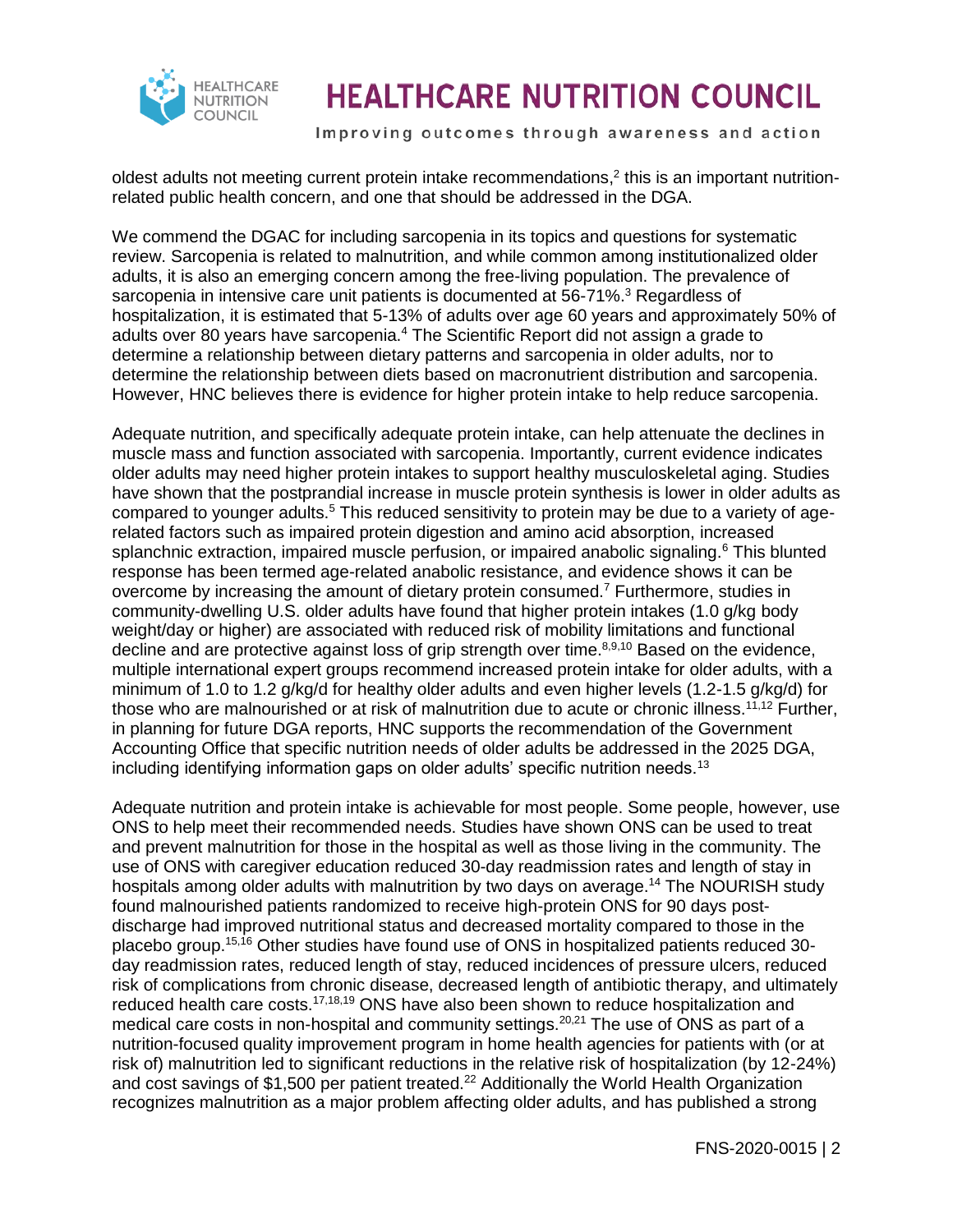

# **HEALTHCARE NUTRITION COUNCIL**

Improving outcomes through awareness and action

recommendation that ONS with dietary advice should be recommended to older people affected by undernutrition.<sup>23</sup>

Across all age groups, the Scientific Report discusses protein intake is within recommended levels for most people; however, protein foods are consumed lower than recommended levels among one-third of infants, one-quarter of children, two-thirds of adolescent males, threequarters of adolescent females, one-third of adult males, half of adult females (including women who are pregnant), and ten percent of adults older than age 70 years. The Scientific Report also states "Food components under consumed by the entire population include dietary fiber, calcium, magnesium, potassium, choline, and vitamins A, C, D, E, and K. In addition to these under consumed nutrients among all Americans, iron and folate (females of reproductive age), protein (adolescent girls and older adults), and vitamin B12 (older adults) are under consumed among these specific population subgroups." In addition to protein, ONS are fortified with vitamins and minerals that can also help individuals meet these nutrient needs and are indicated for children and adults.

We recognize the DGAs are intended to provide nutrition recommendations to a general, healthy population. However, there may be circumstances where specialized nutrition products, such as ONS, are indicated to help fill nutrient gaps for some individuals, offering supplemental nutrition for short term or long term use. ONS are formulated to complement a diet of regular foods and/or meet certain nutrient needs, particularly protein needs. The products are often used following a recommendation from a healthcare provider, and consumers (including children, adults, and older adults) may also be continuing to eat other foods. For these reasons, we urge USDA and HHS to consider including the acknowledgement that DGAs may need to be adapted for certain populations and/or for certain conditions.

In summary, HNC encourages USDA and HHS to consider the unique nutritional needs of older adults when providing recommendations for the 2020 DGA and beyond. Older adults are at greater risk of developing malnutrition, especially those with chronic disease(s). We therefore ask USDA and HHS to consider developing specific dietary guidelines, including optimization of protein intake for older adults to support their unique nutritional needs, and provide education on how to reduce the risk of developing malnutrition and sarcopenia with greater protein intake. For children through adulthood, we urge USDA and HHS to acknowledge that DGAs may need to be adapted for certain populations and/or for certain conditions to help individuals meet their nutritional requirements.

Thank you for the opportunity to provide comment. Please let me know if you have any questions.

Respectfully submitted,

Robert Rankin

Robert Rankin Executive Director

Enclosures: HNC Comments on DGA Topics (Final 03.30.18)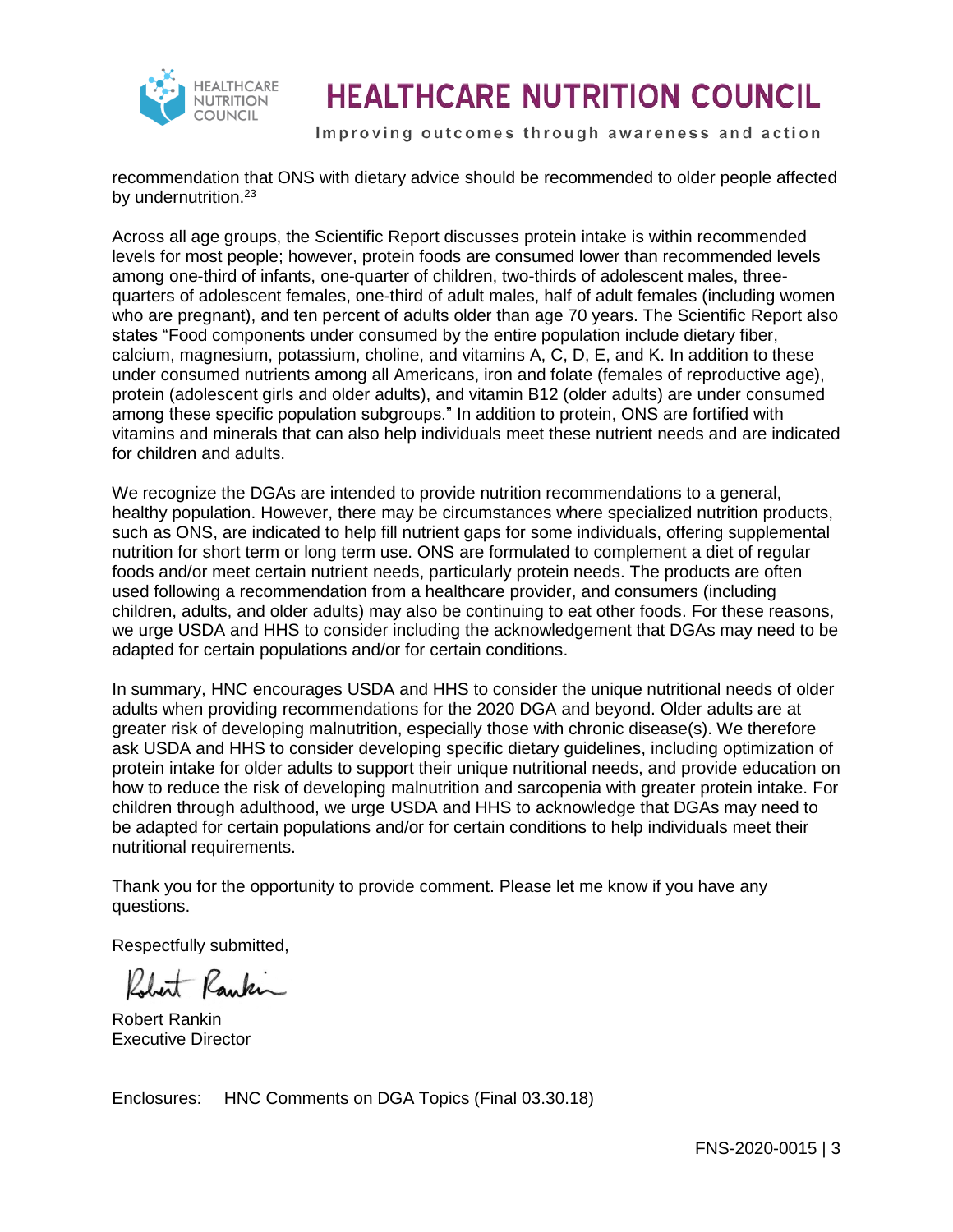

 $\overline{a}$ 

### **HEALTHCARE NUTRITION COUNCIL**

Improving outcomes through awareness and action

<sup>2</sup> Krok-Schoen, J.L.; Archdeacon Priace, A.; Luo, M.; Kelly, O. J.; and Taylor, Christopher Alan. Low Dietary Protein Intakes and Associated Dietary Patterns and Functional Limitations in an Aging Population: A NHANES Analysis. *The Journal of Nutrition, Healthy & Aging.* 2019; 23(4): 338-347.

<sup>3</sup> Goates, Scott; Kristy Du, Carol Braunschweig, and Mary Beth Arensberg. Economic Burden of Disease-Associated malnutrition at the State Level. *PLOS ONE*. 2016; 11(9): 1-15.

<sup>4</sup> Traylor, Daniel; Stefan Gorissen, and Stuart Phillips. Perspective: Protein Requirements and Optimal Intakes in Aging: Are We Ready to Recommend More Than the Recommended Daily Allowance? *Adv Nutr.* 2018; 9:171-182.

<sup>5</sup> Wall, BT; Gorissen, SH; Pennings, B; Koopman, R; Groen, BB; Verdijk, LB; and van Loon, LJ. Aging is accompanied by a blunted muscle protein synthetic response to protein ingestion. *PLOS ONE*. 2015; 10(11): e0140903.

<sup>8</sup> McLean, RR; Mangano, KM; Hannan, MT; Kiel, DP; and Sahni, S. Dietary Protein Intake Is Protective Against Loss of Grip Strength Among Older Adults in the Framingham Offspring Cohort. *J Gerontol A Biol Sci Med Sci.* 2016; 71(3): 356–361.

9 Houston, DK; Tooze, JA; Garcia, K; Visser, M; Rubin, S; Harris, TB; Newman, AB; and Kritchevsky, SB. Protein Intake and Mobility Limitation in Community-Dwelling Older Adults: the Health ABC Study. *J Am Geriatr Soc*. 2017; 65(8): 1705–1711.

<sup>10</sup> Mustafa, J; Curtis Ellison, R; Singer, MR; Loring Bradlee, M; Kalesan, B; Holick, MF; and Moore, LL. Dietary Protein and Preservation of Physical Functioning Among Middle-Aged and Older Adults in the Framingham Offspring Study. *Am J Epidemiol*. 2018; 187(7):1411–1419.

<sup>11</sup> Bauer, J; Biolo, G; Cederholm, T; Cesari, M; Cruz-Jentoft, AJ; Morley, JE; Phillips, S; Sieber, C; Stehle, P; Teta, D; Visvanathan, R; Volpi, E; and Boirie, Y. Evidence-Based Recommendations for Optimal Dietary Protein Intake in Older People: A Position Paper From the PROT-AGE Study Group. *J Am Med Dir Assoc*. 2013; 14:543-559.

<sup>12</sup> Deutz, NE; Bauer, JM; Barazzoni, R; Biolo, G; Boirie, Y; Bosy-Westphal, A; Cederholm, T; Cruz-Jentoft, A; Krznariç, Z; Nair, KS; Singer, P; Teta, D; Tipton, K; and Calder, PC. Protein intake and exercise for optimal muscle function with aging: Recommendations from the ESPEN Expert Group. *Clin Nutr*. 2014; 33(6):929-936.

<sup>13</sup> U.S. Government Accountability Office (GAO). Nutrition Assistance Programs: Agencies Could Do More to Help Address the Nutritional Needs of Older Adults. GAO-20-18: Published: Nov 21, 2019. Publicly Released: Dec 23, 2019. Retrieved from: https://www.gao.gov/products/GAO-20-18.

<sup>14</sup> Silver, Heidi; Kelsey Jones Pratt, Michelle Bruno, Joe Lynch, Kristi Mitchell, and Sharon McCauley. Effectiveness of the malnutrition quality improvement initiative on practitioner malnutrition knowledge and screening, diagnosis, and timeliness of malnutrition-related care provided to older adults admitted to a tertiary care facility: a pilot study. *Journal of the Academy of Nutrition and Dietetics*. 2017; 118(1): 101-109.

<sup>15</sup> Goates, Scott; Kristy Du, Carol Braunschweig, and Mary Beth Arensberg. Economic Burden of Disease-Associated malnutrition at the State Level. *PLOS ONE*. 2016; 11(9): 1-15.

<sup>16</sup> Deutz, NE; Matheson, EM; Matarese, LE; Luo, M; Baggs, GE; Nelson, JL; Hegazi, RA; Tappenden, KA; and Ziegler, TR. Readmission and mortality in malnourished, older, hospitalized adults treated with a specialized oral nutritional supplement: A randomized clinical trial. *Clin Nutr.* 2016; 35(1): 18-26.

<sup>18</sup> Philipson, TJ; Snider, JT; Lakdawalla, DN; Stryckman, B; and Goldman, DP. Impact of oral nutritional supplementation on hospital outcomes. *Am J Manag Care.* 2013; 19(2): 121-128.

<sup>19</sup> Mullin, GE; Fan, L; Sulo, S; and Partridge, J. The Association between Oral Nutritional Supplements and 30-Day Hospital Readmissions of Malnourished Patients at a U.S. Academic Medical Center. *Journal of the Academy of Nutrition and Dietetics.*  2019; 119(7): 1168-1175.

<sup>22</sup> Riley, K; Sulo, S; Dabbous, F; Partridge, J; Kozmic, S; Landow, W; VanDerBosch, G; Falson, MK; and Sriram, K. Reducing Hospitalizations and Costs: A Home Health Nutrition-Focused Quality Improvement Program. *JPEN*. 2019; 0(0): 1-11.

<sup>23</sup> World Health Organization. Integrated care for older people: quidelines on community-level interventions to manage declines in intrinsic capacity. Geneva: World Health Organization; 2017. License: CC BY-NC-SA 3.0 IGO. Retrieved from [https://www.who.int/ageing/publications/guidelines-icope/en/.](https://www.who.int/ageing/publications/guidelines-icope/en/)

<sup>1</sup> HNC members are Abbott Nutrition, B. Braun Medical Inc., Nestle Healthcare Nutrition, and Nutricia North America.

<sup>6</sup> Traylor, Daniel; Stefan Gorissen, and Stuart Phillips. Perspective: Protein Requirements and Optimal Intakes in Aging: Are We Ready to Recommend More Than the Recommended Daily Allowance? *Adv Nutr.* 2018; 9:171-182.

<sup>7</sup> Moore, DR; Churchward-Venne, TA; Witard, O; Breen, L; Burd, NA; Tipton, KD; and Phillips, SM. Protein ingestion to stimulate myofibrillar protein synthesis requires greater relative protein intakes in healthy older versus younger men*. J Gerontol A Biol Sci Med Sci.* 2015; 70(1): 57-62.

<sup>17</sup> Goates, Scott; Kristy Du, Carol Braunschweig, and Mary Beth Arensberg. Economic Burden of Disease-Associated malnutrition at the State Level. *PLOS ONE*. 2016; 11(9): 1-15.

 $^{20}$  Elia, M; Normand, C; Laviano, A; and Norman, K. A systematic review of the cost and cost effectiveness of using standard oral nutritional supplements in community and care home settings. *Clin Nutr.* 2016; 35:125-137.

<sup>21</sup> Arnaud-Battandier, F; Malvy, D; Jeandel, C; Schmitt, C; Aussage, P; Beaufrere, B; and Cynober, L. Use of oral supplements in malnourished elderly patients living in the community: a pharmaco-economic study. *Clin Nutr.* 2004; 23:1096-1103.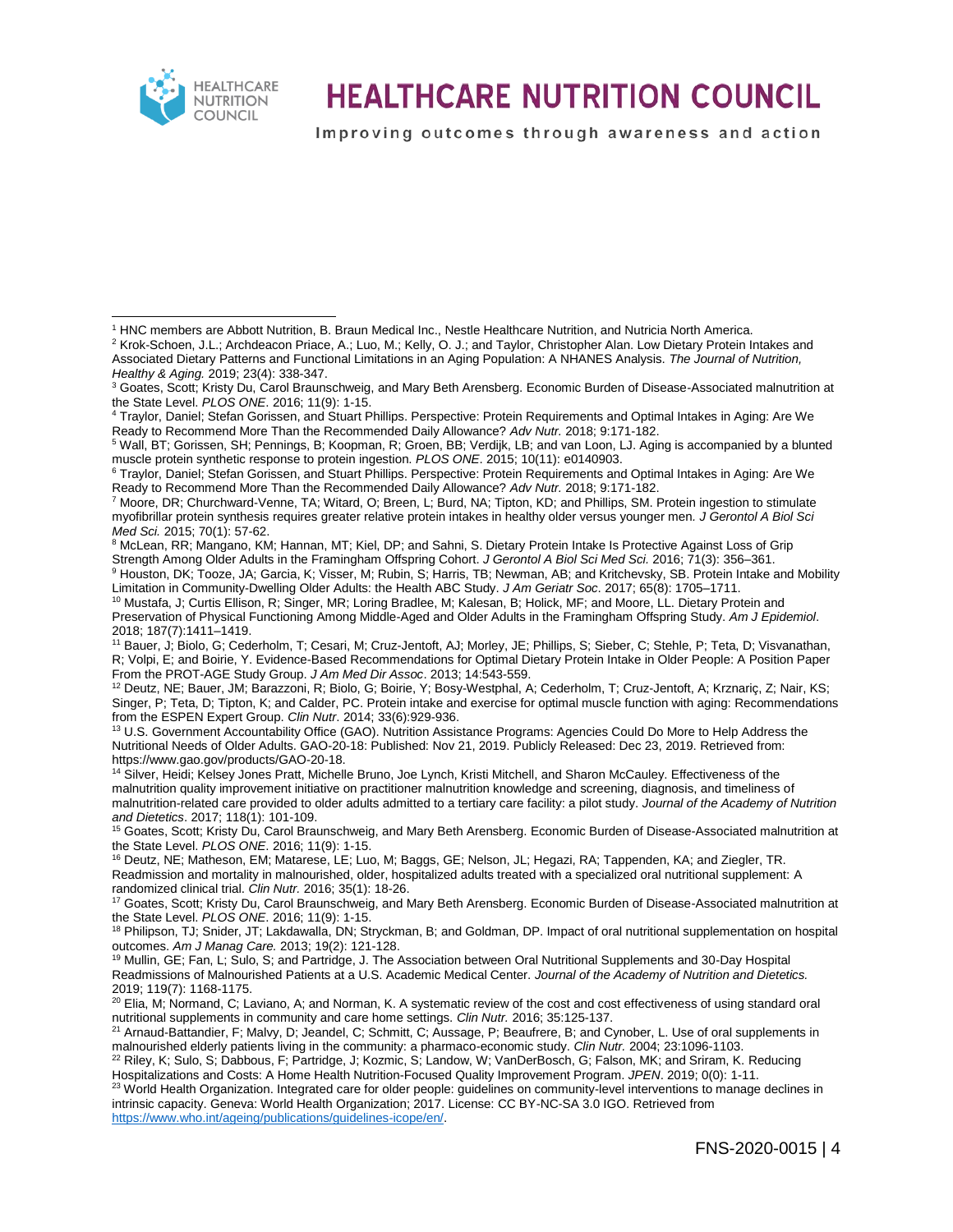### Healthcare Nutrition Council

#### 529 14th Street, NW • Suite 750 • Washington, DC 20045

March 30, 2018

Brandon Lipps Administrator, Food and Nutrition Services, U.S. Department of Agriculture

Donald Wright

Deputy Assistant Secretary for Health, Office of Disease Prevention and Health Promotion, Office of the Assistant Secretary for Health, Department of Health and Human Services

#### **RE: Dietary Guidelines for Americans: Request for Comments on Topics and Questions (Docket No. FNS-2018-0005)**

Dear Mr. Lipps and Dr. Wright:

The Healthcare Nutrition Council (HNC), representing manufacturers of enteral and parenteral nutrition formulas, solutions, supplies, and equipment, submits these comments to the U.S. Departments of Agriculture (USDA) and Health and Human Services (HHS) in response to the "Dietary Guidelines for Americans: Request for Comments on Topics and Questions" (FNS-2018-0005) which was published in the Federal Register on February 28.

We applaud the Department's efforts to enhance transparency and effectively manage resources by identifying topics and questions to be considered in the review of scientific evidence supporting the development of the 2020-2025 Dietary Guidelines. It is important that the Dietary Guidelines provide practical and actionable dietary advice for all Americans. HNC would like to submit the following recommendations in response to the specific topics proposed for older adults, ages 65 years and older (detailed comments below):

- Dietary patterns to promote health, prevent disease, and meet nutrition needs
- Specific nutritional needs related to older adults.

We support USDA and HHS's approach to differentiate between life stages and strongly recommend that older adults, ages 65 and older, remain as a separate life stage as identified. Dietary recommendations tailored to meet the nutrition needs of older adults are vital to help address the impacts of age, chronic disease, and malnutrition. The older adult population has specific and different needs than younger age groups and thus we encourage USDA and HHS to keep this age group separate and develop specific dietary recommendations for the older adult population.

Thank you for the opportunity to comment on these topics and questions. If you have any questions or would like additional information, please contact me at ncayce@kellencompany.com or 202-207-1126.

Sincerely,

Nadia Cayce, PhD Executive Director Healthcare Nutrition Council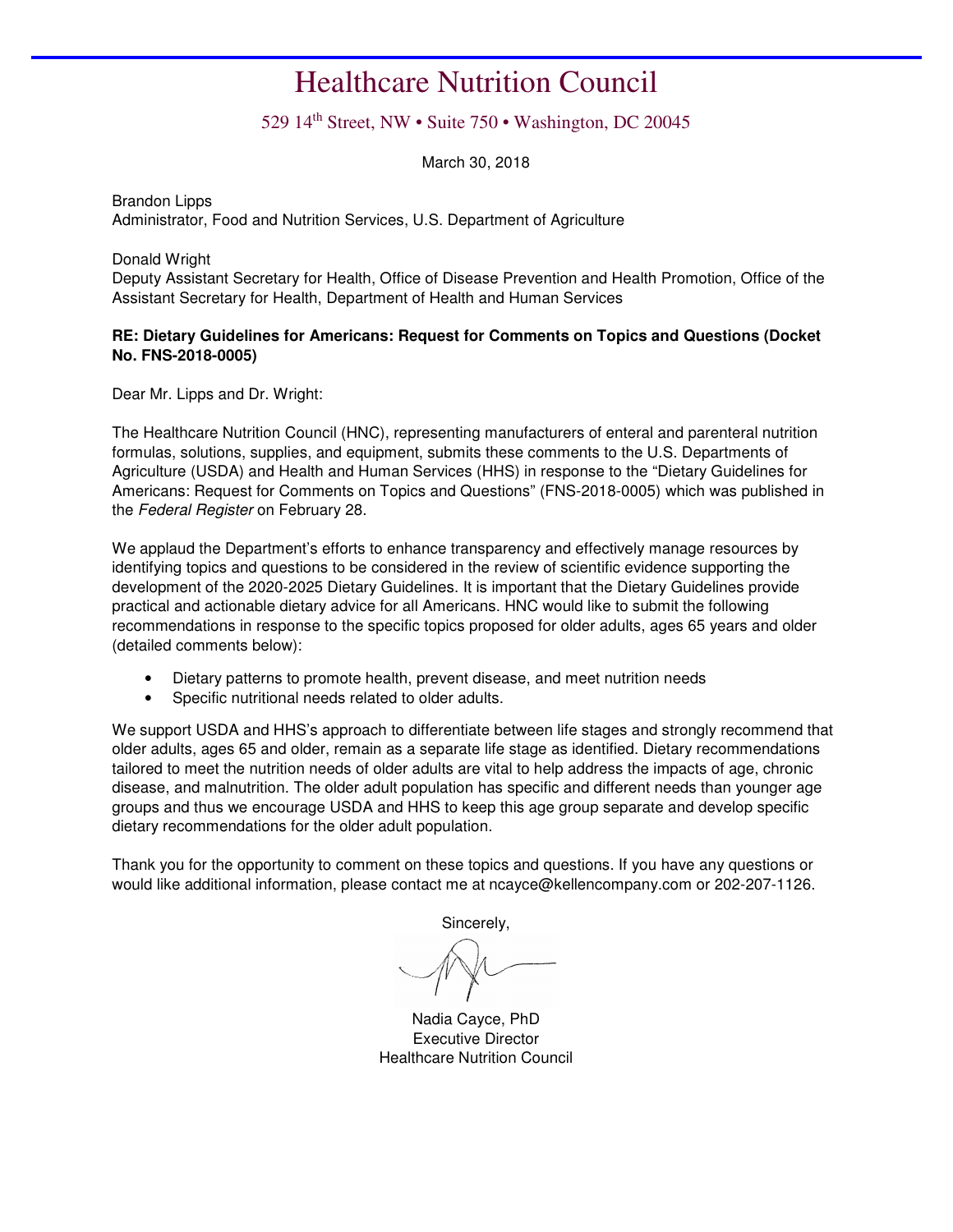#### **Older adults, ages 65 years and older (with data reviewed by age group)**

#### **Topic: Dietary patterns to promote health, prevent disease and meet nutrition needs**

HNC supports USDA and HHS including this topic in their research and work with the older adult population.

#### **What modification to dietary patterns are effective in preventing or reversing declines in muscle mass or bone density in older adults?**

Loss of muscle mass and bone density are frequent threats to this population's health. HNC supports the inclusion of this question, as it is critical to ensure continued functionality in older adults. Older adults can have increased protein needs and decreased ability to digest and utilize dietary protein. Further, the older adult population often does not consume adequate protein to meet their needs, nor do they consume it in a pattern that supports optimal utilization. All of these factors contribute to muscle loss and thus recommendations tailored to an older adult population are critical.

Additionally, HNC recommends USDA and HHS consider adding "malnutrition" to the list of conditions in this question as older adults are at a greater risk of malnutrition, due in part to the factors noted above. Research shows that disease-related malnutrition is a critical, complex problem affecting individuals in all settings of care, especially the older adult population. Malnourished older adult patients experience increased morbidity, complications and mortality; longer hospitalizations; more readmissions, institutionalizations and need for ongoing services; and increased healthcare costs. Adding "malnutrition" to the list of conditions also gives USDA and HHS the opportunity to further explore the harmful effects of malnutrition when coupled with obesity. Malnutrition is often overlooked in individuals suffering from obesity or obesity-related diseases; however, obese individuals can be malnourished and protein deprived as many are not receiving adequate nutrients to meet their daily recommended intake. Malnutrition is prevalent in older adults across the care spectrum and Dietary Guideline recommendations for this population should take that increased risk into account.

#### **Are changes to the USDA Food Patterns needed based on relationships identified? If so, how well do USDA Food Pattern variations meet nutrient recommendations for older adults, age 65-80 years and those age 81+ years?**

HNC supports the inclusion of this question and notes that it is particularly important for nutrients, such as protein, in an older adult population. As previously described, older adults may need specific dietary pattern recommendations that differ from younger, healthier populations due to their increased protein needs, need for higher quality protein, and need for protein consumption to be spread throughout the day in multiple sittings, instead of being limited to a single meal/sitting. USDA and HHS should also consider additional research on the amount of other nutrients which may result in important health outcomes to this group, such as omega-3 fatty acids, calcium, fiber, and vitamin D that older adults need and include this in their recommended patterns for the older population.

#### **Topic: Specific nutritional needs related to older adults**

HNC strongly supports USDA and HHS including this topic on special nutritional needs relating to the older adult population. Again, we encourage the Department's to include recommendations specifically for the older adult population, as this population's nutritional needs are unique.

**Questions: What modifications to food and beverage choices promote meeting nutrient needs in older adults with impaired dentition, dry mouth or other aspects of aging that interfere with food and beverage consumption?**